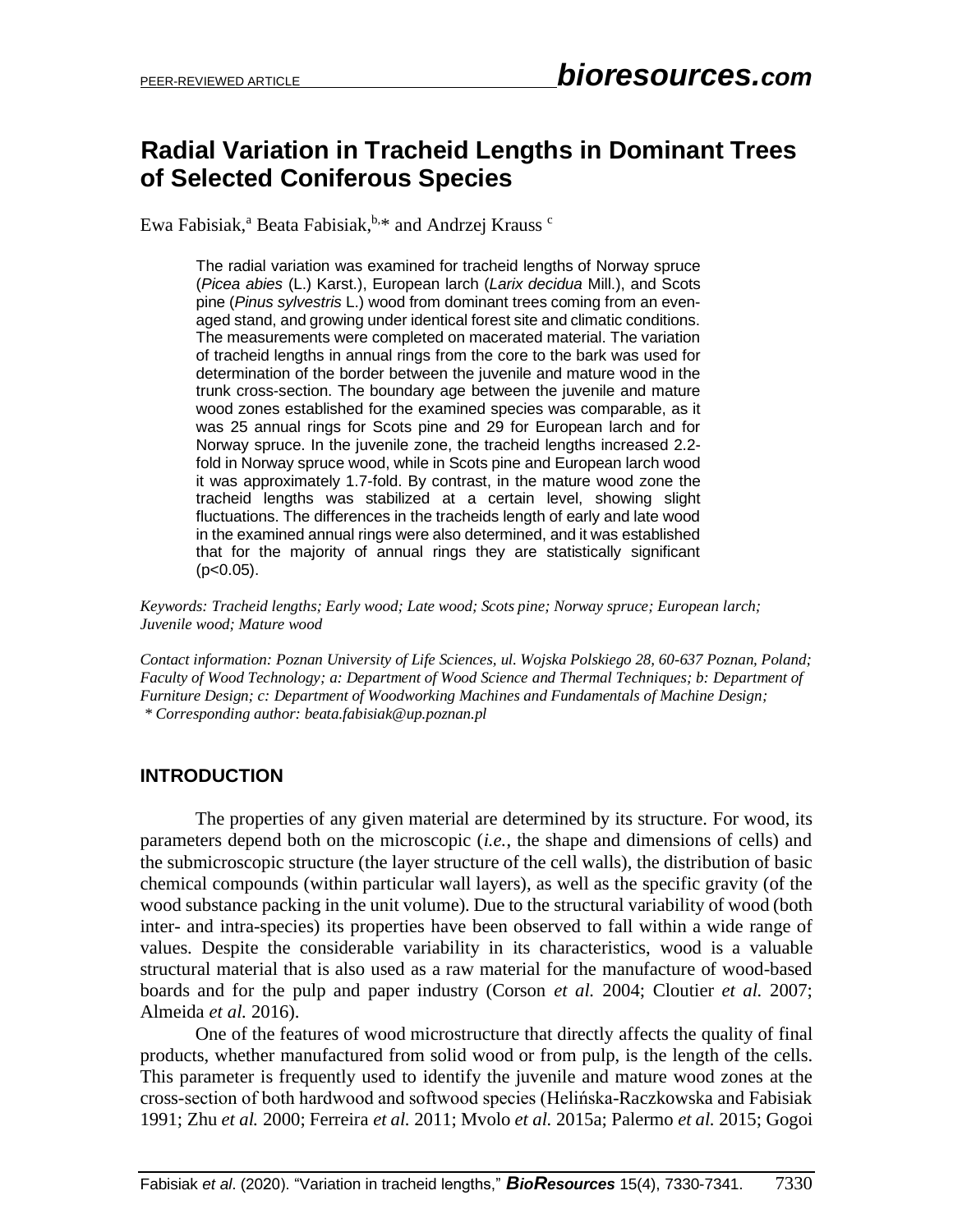*et al.* 2018). In deciduous species, the diameter of the vessels is often used for this purpose (Helińska-Raczkowska and Fabisiak 1999; Bao *et al*. 2001). Juvenile wood (JW) is formed in the conditions of the apical meristem influence on the cambium. As the crown rises upwards, this influence (of auxins mainly) on the further parts of the tree ceases and the mature wood (MW) is formed. Some authors call the juvenile wood "crown wood" because it is produced within a living crown (Larson 1962; Larson 1994; Zobel and Buijtenen 1989; Kuprevicius *et al*. 2013).

The determination of the width of the juvenile wood zone is crucial for industrial practice, because softwood cells coming from these annual rings may be as much as 3- to 4-fold shorter than those in mature wood (Mvolo *et al*. 2015b). Moreover, juvenile wood of softwoods contain a relatively low number of late wood cells, while a high share of thinwalled cells causes low density and thus low mechanical strength in this wood compared to mature wood (Koubaa *et al.* 2005; Severo *et al.* 2012). The width of the juvenile zone and duration of its formation time are dependent on many internal and external factors. These factors include genetic factors, growth rate of trees, habitat or forest site type, cambial age, geographical location, as well as the biosocial position of tree in the stand (Zobel and Spraque 1998; Bao *et al.* 2001; Passialis and Kiriazakos 2004; Gapare *et al*. 2006; Boruszewski *et al*. 2017). When compared to mature wood, juvenile wood is characterized by a greater lignin and hemicelluloses content at a lower cellulose content (Gierlinger and Wimmer 2004; Rowell *et al.* 2005). In juvenile wood, the angle of microfibrils in relation to the longitudinal cell axis in the S2 layer of the secondary cell wall is greater in comparison to that in mature wood (Fabisiak *et al*. 2006; Wang and Stewart 2012; Hayatgheibi *et al*. 2018). The mechanical properties of wood are strictly correlated with the value of that angle (Mott *et al*. 2002). A wide microfibril angle indicates lower strength properties of wood (Downes *et al*. 2002), while it also results in a high rate of longitudinal shrinkage of wood and a respectively lower tangential and radial shrinkage of wood (Dumail and Castera 1997; Donaldson 2008; Ivković *et al*. 2009). The presented differences in the properties of juvenile and mature wood cause a heterogeneity of wood raw timber, and changes in sorption and thermodynamic properties (Esteban *et al.* 2015) and the problems posed by the use of juvenile wood, particularly as a structural material (Wu *et al*. 2018). However, it is generally acknowledged that juvenile wood may be used to manufacture paper of a high quality. Corson *et al*. (2004) are of an opinion that the differing properties and strength parameters of pulp obtained from juvenile and mature wood result from the fact that the thinner cell walls in juvenile wood promote greater packing of fibers, leading to increased paper density (reduced porosity) and thus enhanced smoothness and improved optical properties. On the other hand, short tracheids were found to have a negative effect on the tear resistance of paper (Semen *et al*. 2001).

Variation in cell length as well as other wood properties is related to the broadly understood character of the habitat or forest site type, climatic conditions, or biosocial class of tree in the stand and density of the stand (Alteyrac *et al*. 2006). In even-aged stands, the general canopy is not in one plane, because as a result of a different growth rate of trees, some of them have crowns located higher, while others lower. In dominant trees, crowns receive full light from above and partly from the sides and extend above the general level of the crown cover. The dominant trees are the largest in terms of height, breast height diameter and size of the crown, compared to suppressed trees, the lowest, with the smallest crown and breast height diameter. This internal height variation of trees is of great importance for the silviculture and also has an impact on the properties of the obtained wood raw material (Assmann 1970; Mansfield *et al*. 2007).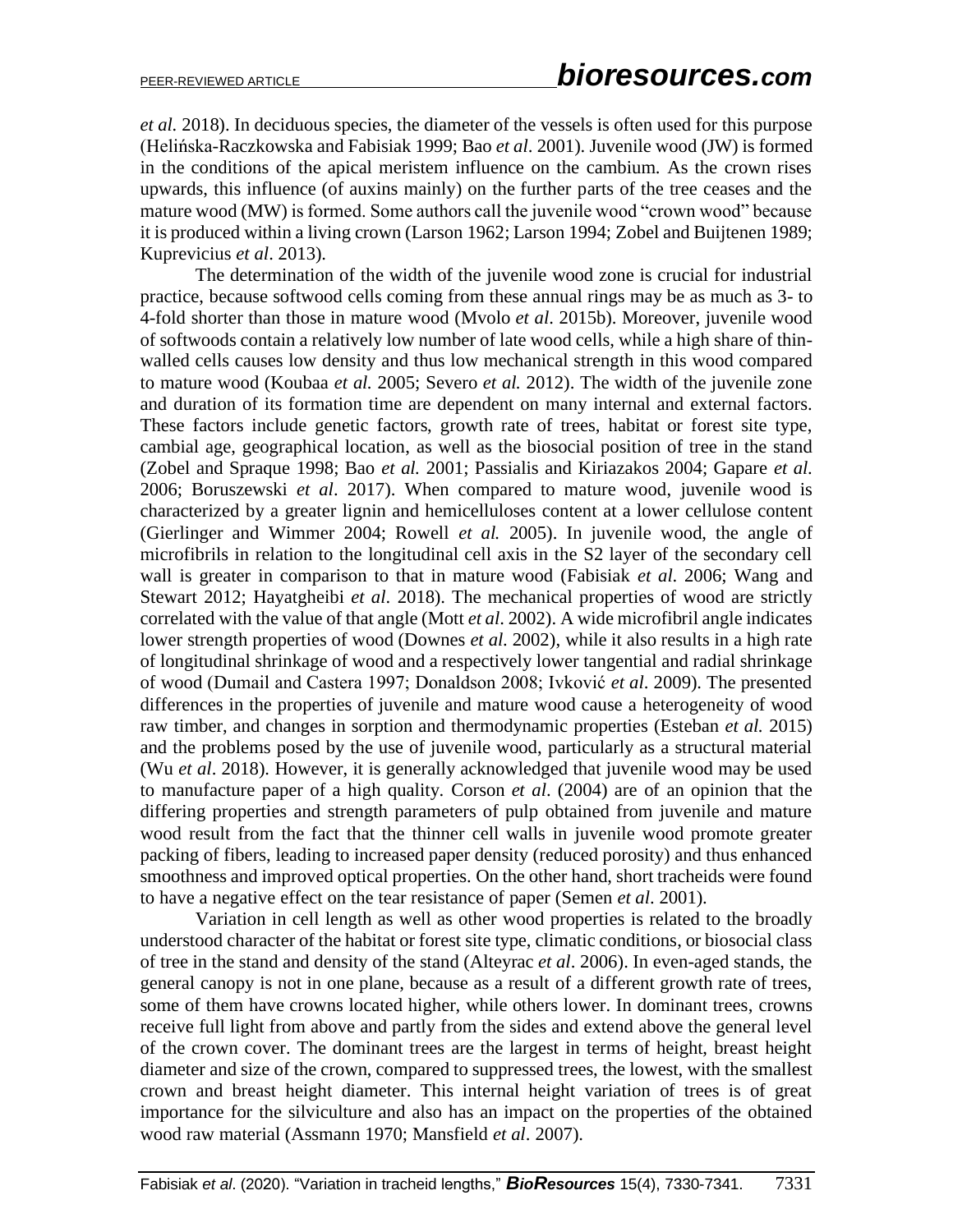It may be concluded from past studies that environmental conditions have a greater effect on the structure of annual rings, and thus the width of the juvenile wood zone, than genetic factors (Zobel and Jett 1995; Kijidani *et al.* 2014; Cameron *et al*. 2015; Fernandes *et al*. 2017).

The aim of this study was to determine radial variation in tracheid lengths and to establish the boundary between juvenile and mature wood at the stem cross-section. The differences in the tracheids length of early and late wood in the examined annual rings of each species were also determined. Wood was gathered from trees of selected coniferous species that were from an even-aged stand, the same biosocial class of tree position, and grew under identical forest site and climatic conditions. This research specified the width of the juvenile wood zone in the examined species, which together with data on other wood properties (Czajka and Fabisiak 2016) provided insight into the technical quality of timber from a given geographical region.

#### **EXPERIMENTAL**

#### **Materials and Methods**

The tested material was comprised of wood from Norway spruce (*Picea abies* L. (Karst.), Scots pine (*Pinus sylvestris* L.), and European larch (*Larix decidua* Mill.). The tests were conducted on wood from the class of dominant trees aged 104 to 106 years. The stand was located in the Łopuchowko Forest Division, in the commune of Murowana Goślina (Poland) (52°26'N, 16°43'E). Three trees of each species were selected for analyses. Next, approximately 5-cm-thick test discs were cut out at the diameter at breast height and then approximately 4-cm-wide slats were cut out from the discs along the northsouth radius. It was decided to determine the width of the juvenile wood zone based on radial variability of tracheid length. These measurements were recorded for the following annual rings: 3, 6, 9, 12, and 15, and next at every  $10<sup>th</sup>$  ring up to the bark. In order to prepare samples for tracheid length measurements in experimental annual rings, early and late wood were collected separately and next they were subjected to tissue maceration. For this purpose, a mixture of acetic acid and hydrogen peroxide at a 1:1 ratio was used. Maceration was run at a temperature of 60 °C for 24 h (Yang *et al.* 2016). In each tested annual ring, the lengths of 30 tracheids were measured in each early and late wood. Various measuring techniques are used to determine the tracheids length (*e.g.* Mvolo *et al*. 2015b; Bouslimi *et al*. 2019). In this work the microstructure of the wood was examined under a light microscope coupled with a computer image analyzer using the Motic Images Plus 2.0 programme (Motic Incorporation, Ltd., Hong Kong, China). The tests were carried out using the direct method, marking with the cursor the length of those tracheids to which there was a certainty that they were undamaged. Only a few tracheids were measured on a single preparation. Thus, from one annual ring, 10 to 16 preparations were prepared. Altogether from each species 1260 tracheids of early wood were measured and the same number for late wood.

Statistical analysis was performed using Statistica 10.0 software (Dell, Round Rock, TX, USA). The nonlinear estimation was used for determining the boundary between the juvenile and mature wood zones. The descriptive statistics and one-way analysis of variance (ANOVA) were applied. The values of all properties analyzed in this study were means from measurements taken along the northern and southern rays. All tests were performed at the significance level of  $p < 0.05$ .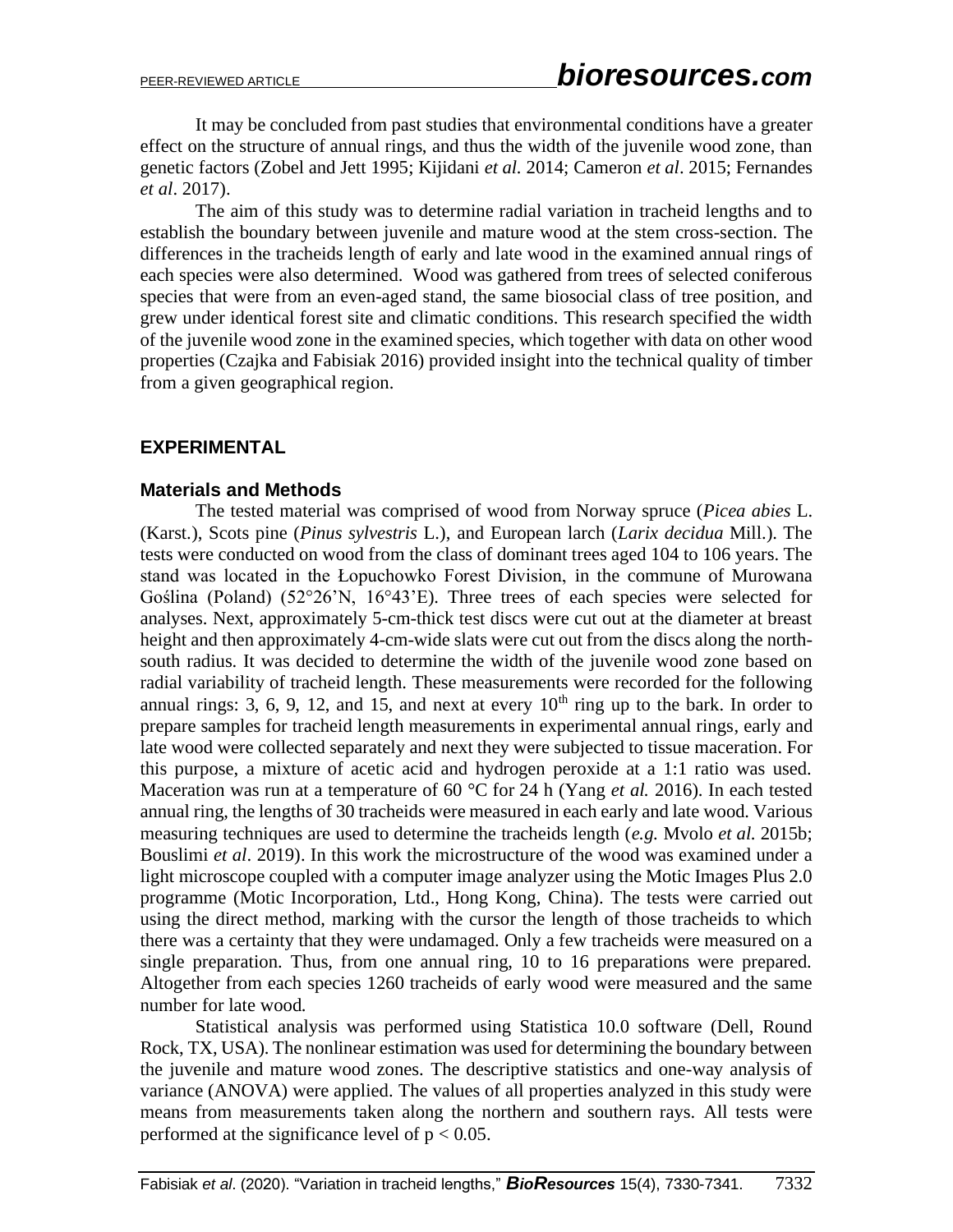#### **RESULTS AND DISCUSSION**

The measured tracheid lengths in the function of cambial age in annual rings of Scots pine, European larch, and Norway spruce wood are presented in Fig. 1a through 1c. The cambial age corresponds to the age of the annual ring in which the ring was formed. Each point represents a mean value of 90 measurements of that parameter. The statistical analysis of the recorded results showed that the coefficients of variation for the measured value were comparable and their means for individual species amounted to 17% for Scots pine, 9% for European larch, and 7% for Norway spruce. Numerical values for these coefficients fell within the ranges of coefficients of variation for lengths of prosenchymatic elements in coniferous species (Panshin and De Zeeuw 1980).



**Fig. 1.** Relationship between cambial age of annual rings and tracheid lengths (EW - early wood, LW - late wood) in dominant trees of a) Scots pine, b) European larch, and c) Norway spruce

In each analyzed species, tracheids formed in the first part of the vegetation period were shorter than those formed in the summer, irrespective of the location of the annual increment at the stem cross-section. The smallest differences in tracheid lengths between early and late wood were recorded in Norway spruce and Scots pine, as they amounted to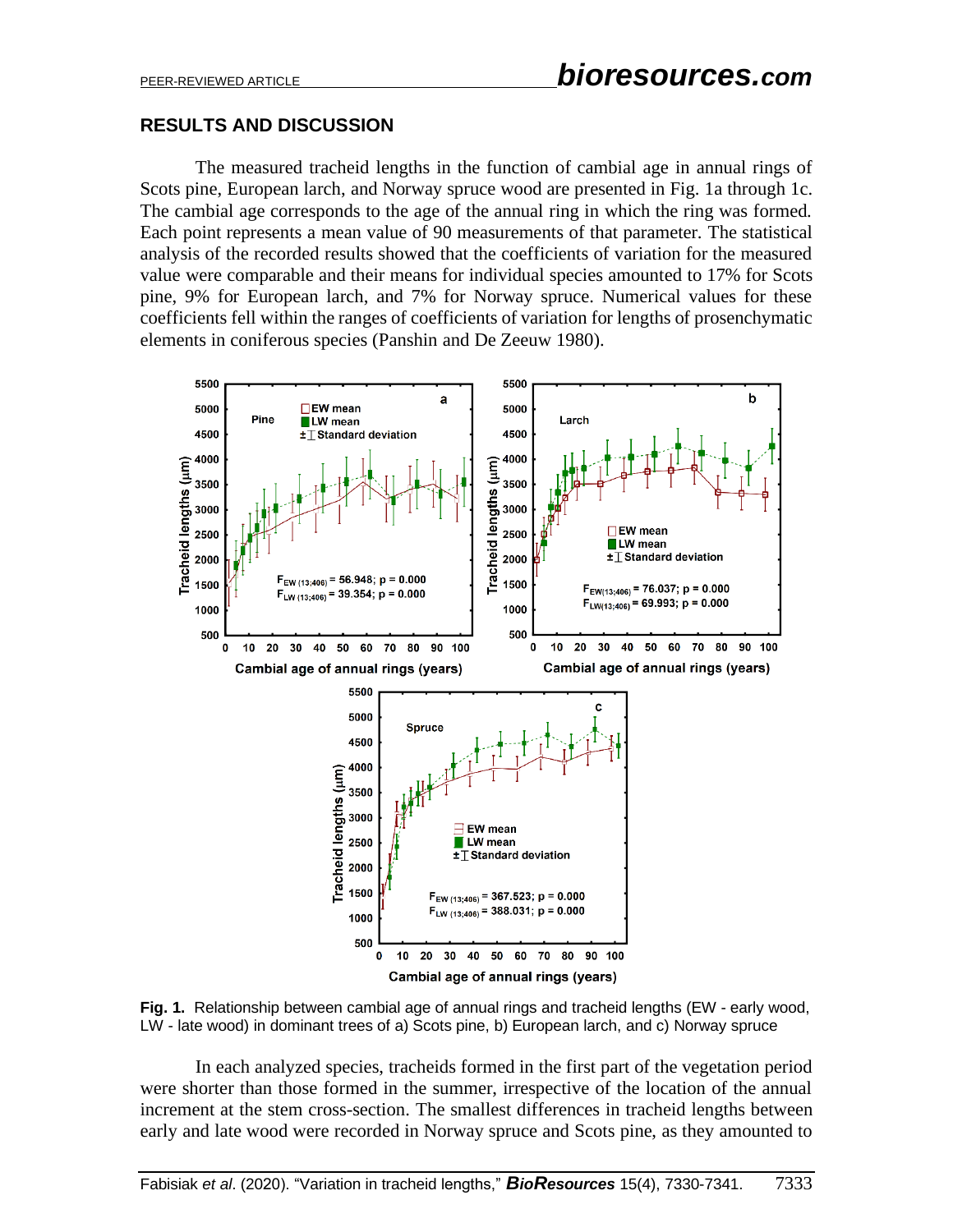approximately 9% and 10%, respectively, while they were the greatest in European larch, reaching approximately 14%. The confirmation of these differences is the performed ANOVA analysis of variance (Table 1), which shows that for most of the studied annual rings, the differences in the tracheids length of late and early wood were statistically significant ( $p < 0.05$ ). A cursory analysis of data given in Fig. 1a through 1c indicates that tracheid length initially increased in the direction from the pith towards the bark dynamically, and after reaching a certain value it stabilized at a relatively steady level, showing slight fluctuations in the successive annual increments.

The effects of cambial age on mean tracheid length in the analyzed growth increments in Scots pine, Norway spruce, and European larch wood are presented in Fig. 2. A detailed analysis of variation in the mean tracheid lengths in the investigated species using nonlinear regression made it possible to determine a demarcation line on the ray length of tree between the zone of juvenile and mature wood. The nonlinear estimation module enables to determine the breakpoint (P) of the regression line. The segment regression model is estimated by the software and has a form as follows:

$$
y = (a_1 + b_1 x)(x \le P) + (a_2 + b_2 x)(x > P) \tag{1}
$$

The obtained regression model indicates that it is a two-segment regression (Abdel-Gadir and Krahmer 1993). For the segment corresponding to juvenile wood, the equation takes the form  $y_1 = a_1 + b_1 x$ , while for that corresponding to mature wood it is  $y_2 = a_2 + b_2 x$ . Parameters of regression equations for tracheid lengths in those zones in the stem crosssection in the analyzed species are given in Table 2. The boundary between juvenile and mature wood is indicated by the abscissa of the breakpoint (*P*) of the regression lines. The length of juvenile growth of the examined trees is comparable, as it is 25 annual rings for Scots pine and 29 for European larch, and for Norway spruce. These relationships are also shown graphically in Fig. 2.

|                                          | Cambial | <b>Species</b>                      |                   |                |       |               |          |  |
|------------------------------------------|---------|-------------------------------------|-------------------|----------------|-------|---------------|----------|--|
| Source of<br>Variation                   | Age of  |                                     | <b>Scots Pine</b> | European Larch |       | Norway Spruce |          |  |
|                                          | Annual  | <b>Results of Variance Analysis</b> |                   |                |       |               |          |  |
|                                          | Rings   | $F_{(1;58)}$                        | D                 | $F_{(1,58)}$   | p     | $F_{(1;58)}$  | р        |  |
| Kind of<br>Tracheids<br>(Early,<br>Late) | 3       | 16.989                              | 0.000             | 38.767         | 0.000 | 163.357       | 0.000    |  |
|                                          | 6       | 10.796                              | 0.001             | 33.562         | 0.000 | 144.504       | 0.000    |  |
|                                          | 9       | 2.590                               | $0.112*$          | 56.636         | 0.000 | 4.079         | 0.048    |  |
|                                          | 12      | 2.159                               | $0.147*$          | 115.992        | 0.000 | 23.362        | 0.000    |  |
|                                          | 15      | 11.283                              | 0.001             | 123.882        | 0.000 | 5.331         | 0.024    |  |
|                                          | 20      | 10.5405                             | 0.001             | 10.300         | 0.002 | 3.771         | $0.057*$ |  |
|                                          | 30      | 8.761                               | 0.004             | 30.242         | 0.000 | 13.506        | 0.000    |  |
|                                          | 40      | 13.398                              | 0.000             | 17.487         | 0.000 | 32.431        | 0.000    |  |
|                                          | 50      | 7.974                               | 0.006             | 12.261         | 0.000 | 39.178        | 0.000    |  |
|                                          | 60      | 1.585                               | $0.213*$          | 16.141         | 0.000 | 54.668        | 0.000    |  |
|                                          | 70      | 0.054                               | $0.816*$          | 8.902          | 0.004 | 37.531        | 0.000    |  |
|                                          | 80      | 0.705                               | $0.404*$          | 45.415         | 0.000 | 28.389        | 0.000    |  |
|                                          | 90      | 2.591                               | $0.112*$          | 33.689         | 0.000 | 97.978        | 0.000    |  |
|                                          | 100     | 5.935                               | 0.017             | 114.566        | 0.000 | 0.761         | $0.386*$ |  |

**Table 1.** ANOVA of Early and Late Tracheid Lengths for Annual Rings of Scots Pine, European Larch, and Norway Spruce Wood

\*Non-significant differences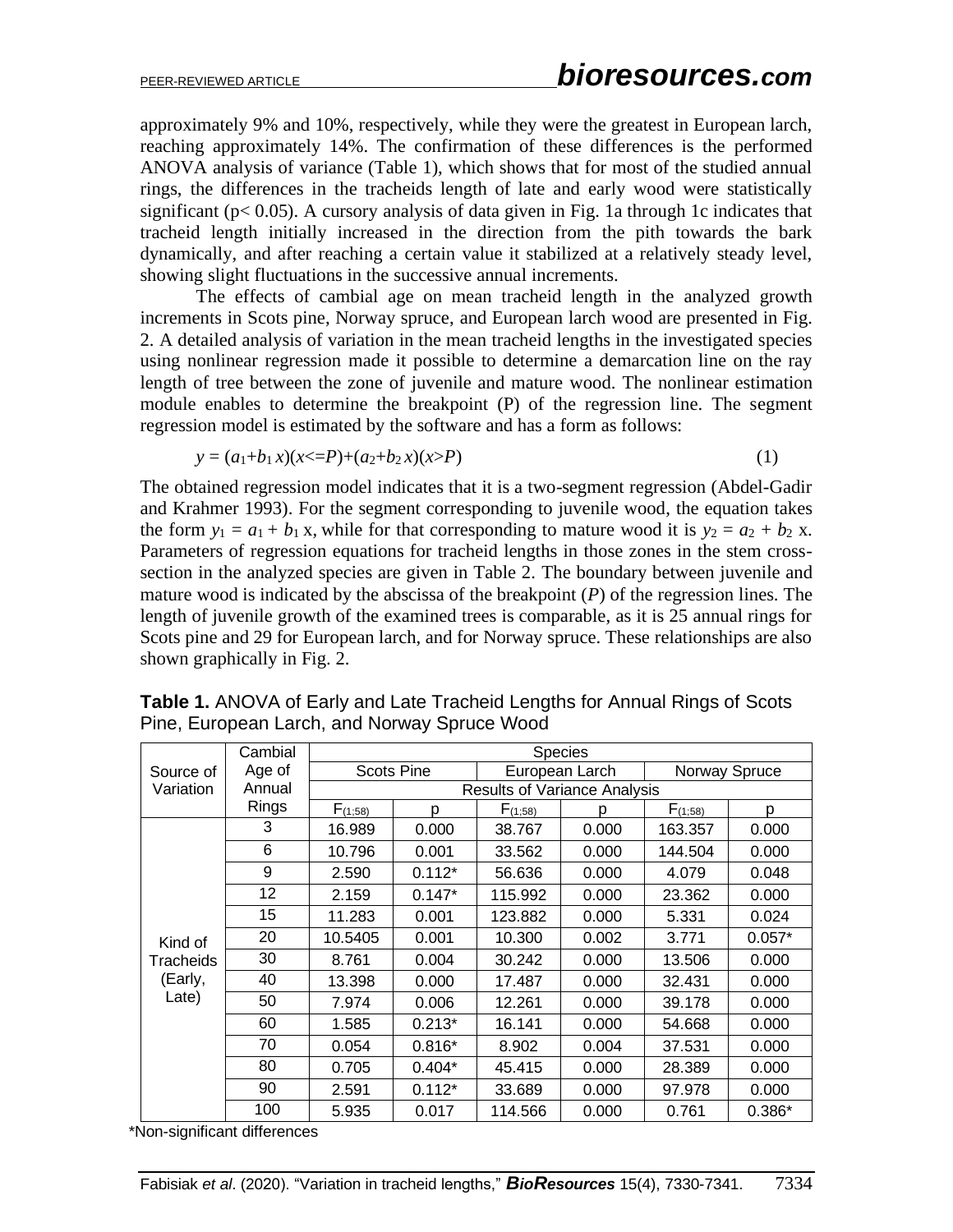In the juvenile zone, the tracheid length increased 2.2-fold in Norway spruce wood, while in Scots pine and European larch wood it was approximately 1.7-fold. By contrast, in the mature wood zone, the length of the tracheids was stabilized at a certain level, showing slight fluctuations. In the mature wood zone, the smallest fluctuations in tracheid lengths were observed in Scots pine and European larch wood, because the ranges in that parameter (*i.e.*, the difference between the longest and shortest tracheids) were practically identical, amounting to  $429 \mu m$  and  $447 \mu m$ , respectively. In turn, in Norway spruce wood, this difference was 50% greater. Moreover, in the last vegetation periods (over the  $80<sup>th</sup>$ annual ring) in Norway spruce wood, a further increase in tracheid lengths was observed, particularly in late wood, whereas in the other species a downward trend was found. The trend for the tracheid lengths to decrease and an analogous trend also for other properties (*e.g.*, wood density) in old trees was confirmed for many tree species (Pearson and Ross 1984; Zobel and Spraque 1998).



**Fig. 2.** The effect of cambial age of annual rings on mean tracheid lengths in dominant trees of Scots pine, European larch, and Norway spruce; the demarcation lines between juvenile wood (JW) and mature wood (MW) are marked with vertical lines

| <b>Table 2.</b> Parameters of Regression Equations Describing the Relationship           |
|------------------------------------------------------------------------------------------|
| Between Tracheid Lengths ( $y$ , $\mu$ m) and Cambial Age of Annual Rings ( $x$ , years) |
| of Scots Pine, European Larch, and Norway Spruce Wood                                    |

| Regression<br>Parameters | <b>Scots Pine</b> | European Larch | Norway Spruce |
|--------------------------|-------------------|----------------|---------------|
| a <sub>1</sub>           | 1623              | 2461           | 1985          |
|                          | 67.26             | 53.85          | 74.87         |
| a <sub>2</sub>           | 3155              | 4161           | 3933          |
| D2                       | 2.367             | $-4.728$       | 5.436         |
|                          | 25                | 29             | 29            |

P abscissa of breakpoint of the regression lines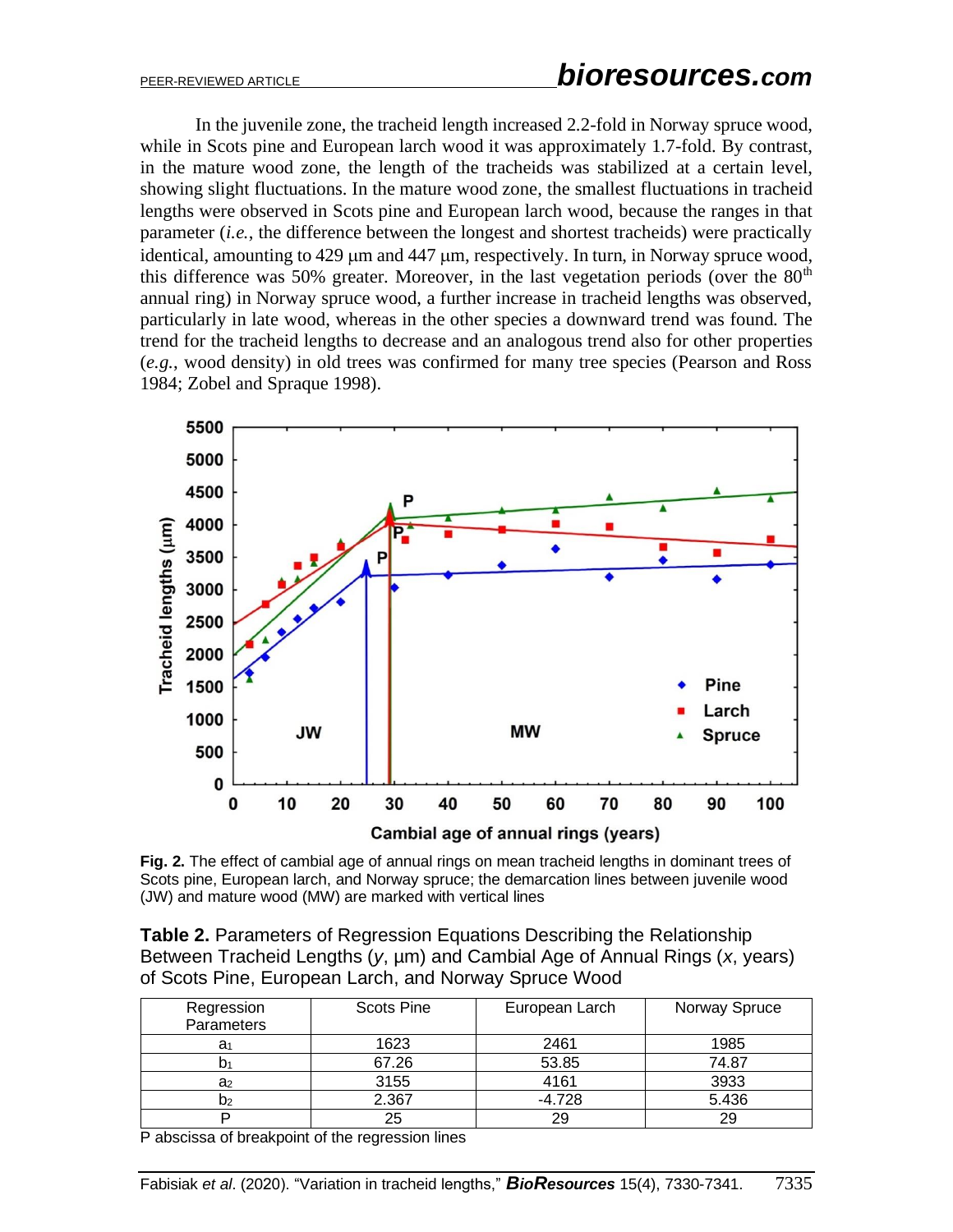The determined width of the juvenile wood zone in this study was compared with the results of other researchers who conducted research on the wood from dominant trees. It has been found that the width of this zone is similar to that reported by Koizumi *et al*. (2003), who based on the variability in tracheid lengths of *Larix sibirica* identified it as 20 annual rings. Similarly, Karlman *et al.* (2005) assumed the period of juvenile wood formation for pine (*Pinus sylvestris*) and several larch species (*Larix* spp.) to be 20 years based on literature data. Fabisiak (2005) and Fabisiak and Moliński (2002a, 2002b) showed that in 45-year-old dominant trees of Douglas fir and Scots pine, the age of transition of juvenile tissue into mature wood was 25 years, while in European larch it was 20 years. Thus, it may be assumed that the period of juvenile wood formation in the analyzed species coming from the same biosocial class was similar.

The mean tracheid lengths in the juvenile and mature wood zones in Scots pine, Norway spruce, and European larch are presented in Fig. 3. When investigating intraspecific variation in the measured parameter in the juvenile and mature wood zones, an ANOVA was conducted, which showed that these differences within the investigated species were statistically significant.



**Fig. 3.** Mean tracheid lengths in the juvenile (JW) and mature (MW) wood zones in Scots pine, Norway spruce, and European larch wood; vertical bars denote confidence interval of 95%.

In the juvenile wood zone, the mean tracheid lengths were the smallest in Scots pine, and amounted to 2450 µm. In the juvenile wood zone of Norway spruce wood, tracheids reached 2860 µm on average. Tracheids were the longest in European larch wood, with lengths that slightly exceeded 3100 µm. When comparing the increase in the length of analyzed cells in that zone (JW), it was found that in Scots pine and European larch this value increased approximately 75%, while in Norway spruce it was by as much as 120%. In turn, in the mature wood zone, the longest cells were found in Norway spruce wood, as their average length was 4260 µm. In European larch wood, this parameter reached 3820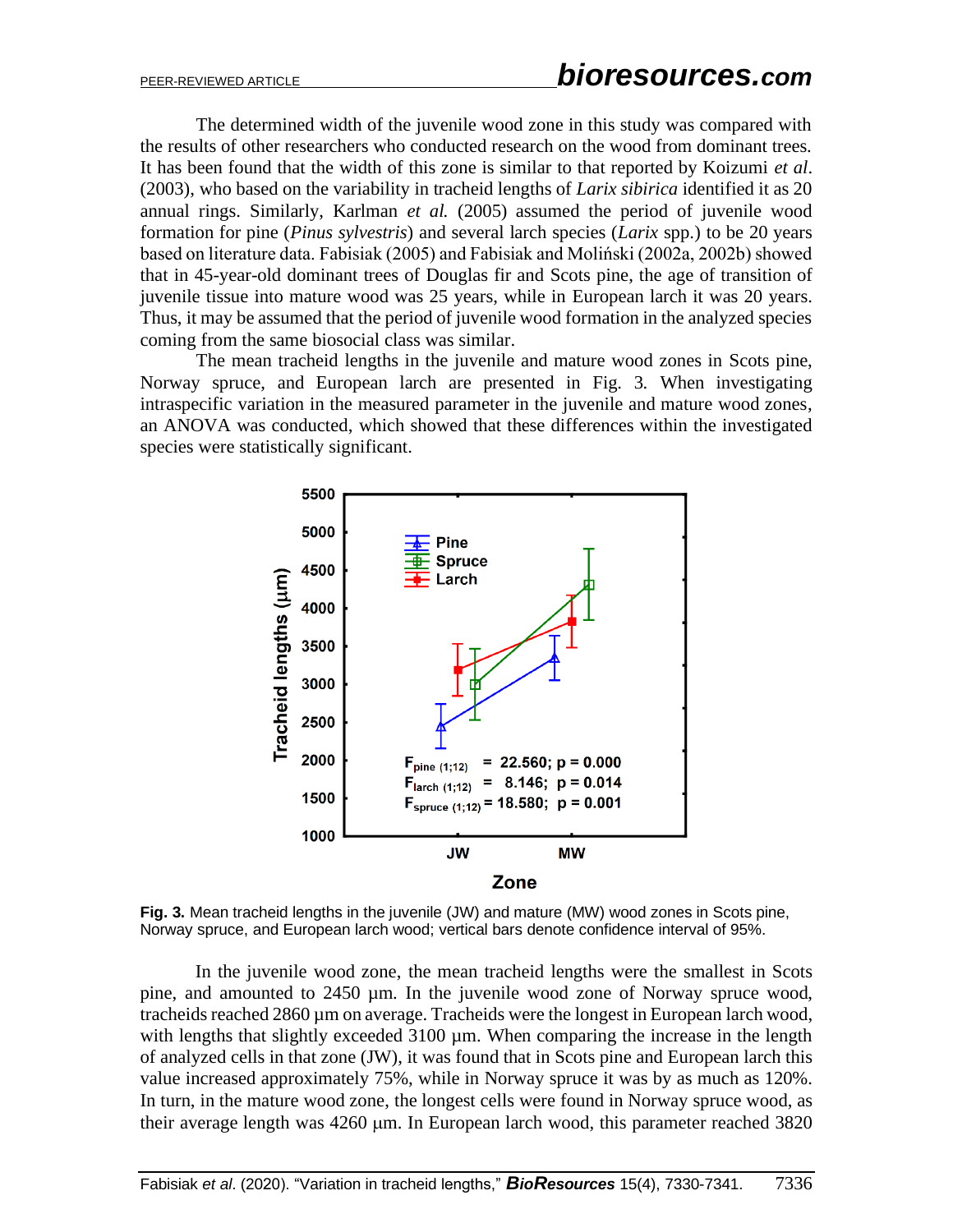m. The shortest tracheids in mature wood (similarly as in the pith annual rings) were observed in Scots pine wood. At their mean length in that part of the stem, the cross-section amounted to 3390 µm.

## **CONCLUSIONS**

- 1. In each of the analyzed species, the tracheid length increased in the direction from the pith towards the bark, initially dynamically, and stabilized at a relatively steady level. In the successive annual rings, it showed slight fluctuations up to the stem bark.
- 2. Tracheids that formed in the first part of the vegetation period were shorter than those formed in the summer, irrespective of the species and the position of the annual ring at the stem cross-section. The smallest differences in the analyzed parameter were recorded in Norway spruce and Scots pine wood, as they amounted to approximately 9% and 10%, respectively, while they were the greatest in European larch wood, reaching approximately 14%.
- 3. The period of juvenile wood formation in the examined species was comparable and was identified as 29 annual rings for Norway spruce, and for European larch, and 25 for Scots pine. In that zone, tracheid length increased 2.2-fold in Norway spruce wood, while in Scots pine and European larch wood it was approximately 1.7-fold, in comparison to mature wood of those species.
- 4. The shortest cells in the juvenile wood zone were found in Scots pine wood (mean tracheid length of  $2450 \mu m$ ), in Norway spruce and European larch wood these cells were longer by 17% and 24%, respectively, in comparison to Scots pine wood. In the mature wood zone the shortest tracheids were found in Scots pine wood  $(3390 \mu m)$ , while they were the longest in Norway spruce wood  $(4260 \text{ µm})$ .

### **ACKNOWLEDGEMENTS**

The paper was financed within the framework of Ministry of Science and Higher Education programme 'Regional Initiative of Excellence' in years 2019-2022, Project No. 005/RID/2018/19.

## **REFERENCES CITED**

- Abdel-Gadir, A. Y., and Krahmer, R. L. (1993). "Estimating the age of demarcation of juvenile and mature wood in Douglas-fir," *Wood and Fiber Science* 25(3), 243-249.
- Almeida, T. H., Almeida, D. H., Christoforo, A. L., Chahud, E., Branco, L. A. M. N., and Lahr, F. A. R. (2016). "Density as estimator of strength in compression parallel to the grain in wood," *International Journal of Materials Engineering* 6(3), 67-71. DOI: 10.5923/j.ijme.20160603.01
- Alteyrac, J., Cloutier, A., and Zhang, S. Y. (2006). "Characterization of juvenile wood to mature wood transition age in black spruce (*Picea mariana* (Mill.) B.S.P.) at different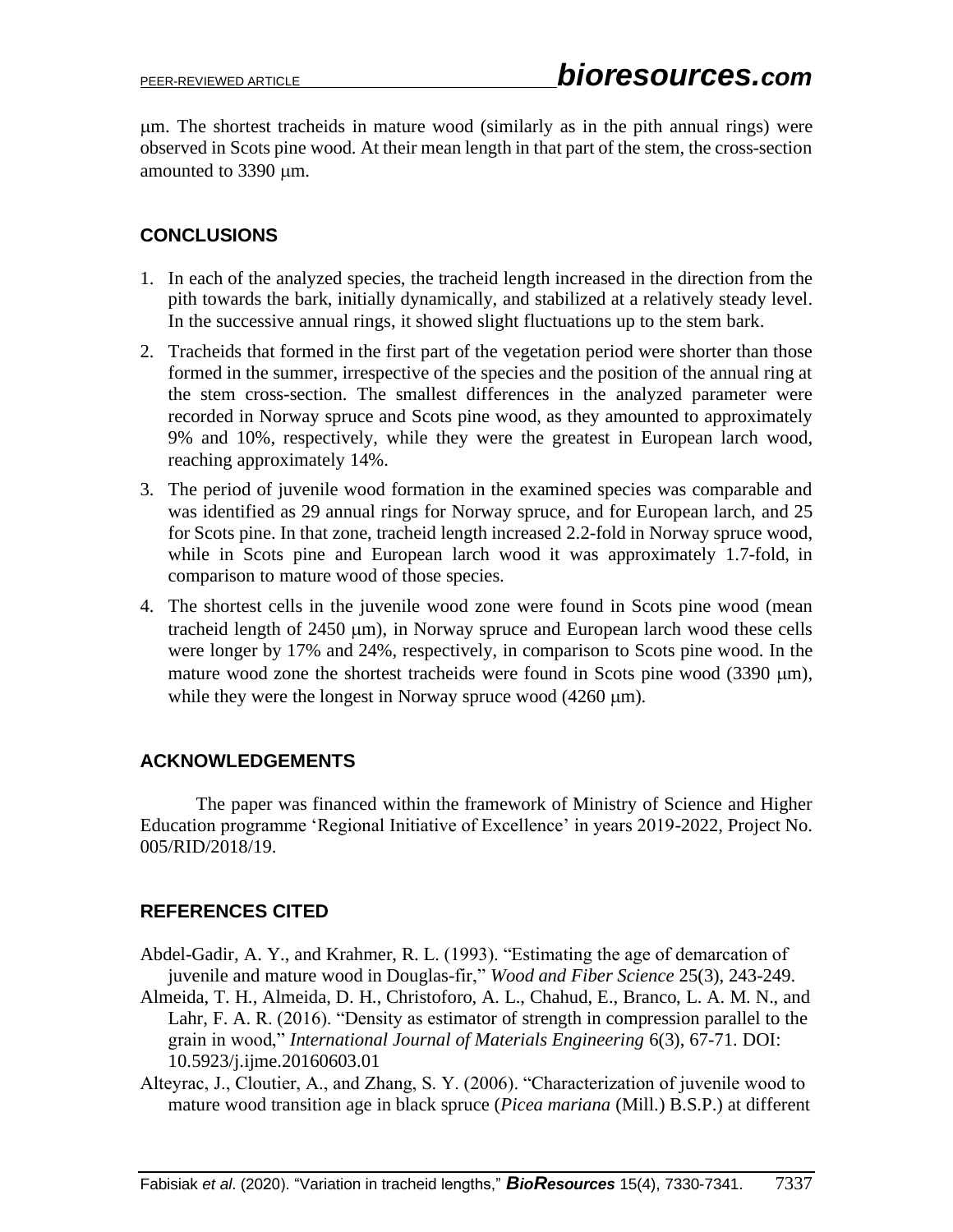stand densities and sampling heights," *Wood Science and Technology* 40(2), 124-138. DOI: 10.1007/s00226-005-0047-4

- Assmann, E. (1970). *The Principles of Forest Yield Study: Studies in the Organic Production, Structure, Increment, and Yield of Forest Stands*, Pergamon Press, Oxford.
- Bao, F. C., Jiang, Z. H., Jiang, X. M., Lu, X. X., Luo, X. Q., and Zhang, S. Y. (2001). "Differences in wood properties between juvenile wood and mature wood in 10 species grown in China," *Wood Science and Technology* 35(4), 363-375. DOI: 10.1007/s002260100099
- Bouslimi, B., Koubaa, A., Berge, Y. (2019). "Intra-ring variations and interrelationships for selected wood anatomical and physical properties of *Thuja occidentalis* L.," *Forests* 10(4), 339-357. DOI:10.3390/f10040339
- Boruszewski, P., Jankowska, A., and Kurowska, A. (2017). "Comparison of the structure of juvenile and mature wood of *Larix decidua* Mill. from fast-growing plantations in Poland," *BioResources* 12(1), 1813-1825. DOI: 10.15376/biores.12.1.1813-1825
- Cameron, A. D., Gardiner, B. A., Ramsay J., and Drewett, T. A. (2015). "Effect of early release from intense competition within high density natural regeneration on the properties of juvenile and mature wood of 40-year-old Sitka spruce (*Picea sitchensis* (Bong.) Carr.)," *Annals of Forest Science* 72(1), 99-107. DOI: 10.1007/s13595-014- 0402-4
- Cloutier, A., Ananias, R. A., Ballerini, A., and Pecho, R. (2007). "Effect of radiata pine juvenile wood on the physical and mechanical properties of oriented strandboard," *Holz als Roh- und Werkstoff* 65(2), 157-162. DOI: 10.1007/s00107-006-0148-2
- Corson, S. R., Flowers, A. G., Morgan, D. G., and Richardson, J. D. (2004). "Paper structure and printability as controlled by the fibrous elements," *TAPPI Journal* 3(6), 14-18.
- Czajka, M., and Fabisiak, E. (2016). "Radial variation of macrostructural parameters and density of wood in dominant trees of coniferous species," *Drewno* 59(197), 179-187. DOI: 10.12841/wood.1644-3985.C21
- Donaldson, L. (2008). "Microfibril angle: Measurement, variation and relationships A review," *IAWA Journal* 29(4), 345-386. DOI: 10.1163/22941932-90000192
- Downes, G. M., Nyakuengama, J. G., Evans, R., Northway, R., Blakemore, P. H., Dickson, R. L., and Lausberg, M. (2002). "Relationship between wood density, microfibril angle and stiffness in thinned and fertilized *Pinus radiata*," *IAWA J*ournal 23(3), 253-265. DOI: 10.1163/22941932-90000302
- Dumail, J. F., and Castera, P. (1997). "Transverse shrinkage in maritime pine juvenile wood," *Wood Science and Technology* 31(4), 251-264. DOI: 10.1007/BF00702613
- Esteban, L. G., Simón, C., Fernández, F. G., De Palacios, P., Martín-Sampedro, R., Eugenio, M. E., and Hosseinpourpia, R. (2015). "Juvenile and mature wood of *Abies pinsapo* Boissier: Sorption and thermodynamic properties," *Wood Science and Technology* 49(4), 725–738. DOI: 10.1007/s00226-015-0730-z
- Fabisiak, E. (2005). "Variation of fundamental anatomical elements and wood density of selected tree species," in: *Yearbooks of the Agricultural Academy in Poznan*, Issue 369, Publishing house of Agricultural Academy in Poznan, Poznan, Poland (in Polish).
- Fabisiak, E., and Moliński, W. (2002a). "Variability of the wood basic density and length of tracheids in 45-year larch-fir stand (*Larix decidua* Mill.)," in: *Wood Structure and*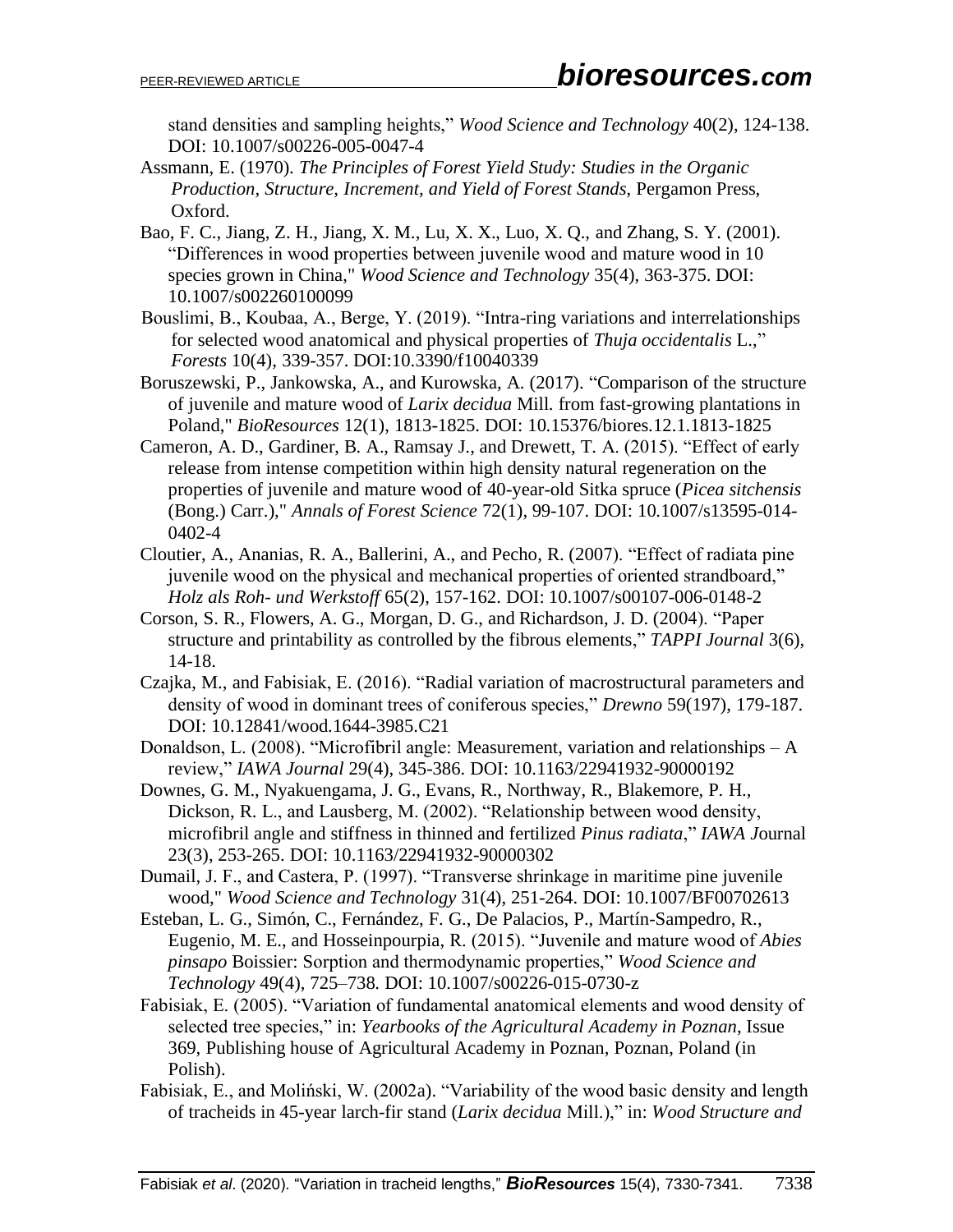*Properties' 02*, J. Kudela, and S. Kurjatko (eds.), Arbora Publishers, Zvolen, Slovakia, pp. 25-28.

- Fabisiak, E., and Moliński, W. (2002b). "The density and length of tracheids of Douglas fir (*Pseudotsuga menziesii* Franco) in relations to the biosocial position of given tree in the stand," *Folia Forestalia Polonica Seria B* 33, 25-31.
- Fabisiak, E., Moliński, W., and Cisowski, M. (2006). "Changes in the MFA at the tangential walls of tracheids in larch wood (*Larix decidua* Mill.) *versus* the cambial age of annual rings," *Wood Structure and Properties '06*, S. Kurjatko, J. Kudela, and R. Lagana (eds.), Arbora Publishers, Zvolen, Slovakia, pp. 39-42.
- Fernandes, C., Gaspar, M. J., Pires, J., Silva, M. E., Carvalho, A., Brito, J. L., and Lousada, J. L. (2017). "Within and between-tree variation of wood density components in *Pinus sylvestris* at five sites in Portugal," *European Journal of Wood and Wood Products* 75(4), 511-526. DOI: 10.1007/s00107-016-1130-2
- Ferreira, A. L., Severo, E. T. D., and Calonego, F. W. (2011). "Determination of fiber length and juvenile and mature wood zones from *Hevea brasiliensis* trees grown in Brazil," *European Journal of Wood and Wood Products* 69(4), 659-662. DOI: 10.1007/s00107-010-0510-2
- Gapare, W. J., Wu, H. X., and Abarquez, A. (2006). "Genetic control of the time of transition from juvenile to mature wood in *Pinus radiata* D. Don," *Annals of Forest Science* 63(8), 871-878. DOI: 10.1051/forest:2006070
- Gierlinger, N., and Wimmer, R. (2004). "Radial distribution of heartwood extractives and lignin in mature European larch," *Wood and Fiber Science* 36(3), 387-394.
- Gogoi, B. R., Sharma, M., and Sharma, C. L. (2018). "Tracheid length variation in *Pinus kesiya* Royle Ex Gord. as affected by age, distance from pith, growth rate and ring width," *Journal of Tree Sciences* 37(2), 55-61*.* DOI: 10.5958/2455- 7129.2018.00017.1
- Hayatgheibi, H., Forsberg, N. E. G., Lundqvist, S.-O., Mörling, T., Mellerowicz, E. J., Karlsson, B., Wu, H. X., and García-Gil, M. R. (2018). "Genetic control of transition from juvenile to mature wood with respect to microfibril angle in Norway spruce (*Picea abies*) and lodgepole pine (*Pinus contorta*)," *Canadian Journal of Forest Research* 48(11), 1358-1365. DOI: 10.1139/cjfr-2018-0140
- Helińska-Raczkowska, L., and Fabisiak, E. **(**1991). "Radial variation and growth rate in the length of axial elements of sessile oak wood," *IAWA Bulletin* 12(3), 257-262.
- Helińska-Raczkowska, L., and Fabisiak, E. **(**1999). "Radial variation of earlywood vessel lumen diameter as an indicator of the juvenile growth period in ash (*Fraxinus excelsior* L.)," *Holz als Roh- und Werkstoff* 57(4), 283-286.
- Ivković, M., Gapare, W. J., Abarquez, A., Ilic, J., Powell, M. B., and Wu, H. X. (2009). "Prediction of wood stiffness, strength, and shrinkage in juvenile wood of radiata pine," *Wood Science and Technology* 43, 237-257. DOI: 10.1007/s00226-008-0232-3
- Karlman, L., Mörling, T., and Martinsson, O. **(**2005). "Wood density, annual ring width and latewood content in larch and Scots pine," *Eurasian Journal of Forest Research* 8(2), 91-96.
- Kijidani, Y., Kawasaki, Y., Matsuda, D., Nakazono, F., Hayakawa, M., Mutaguchi, H., and Sakagami, H. (2014). "Tree heights in the ring-formed years affect microfibril angles in the rings from juvenile to mature wood at breast height in hinoki trees (*Chamaecyparis obtusa*)," *Journal of Wood Science* 60(6), 381-388. DOI: 10.1007/s10086-014-1426-y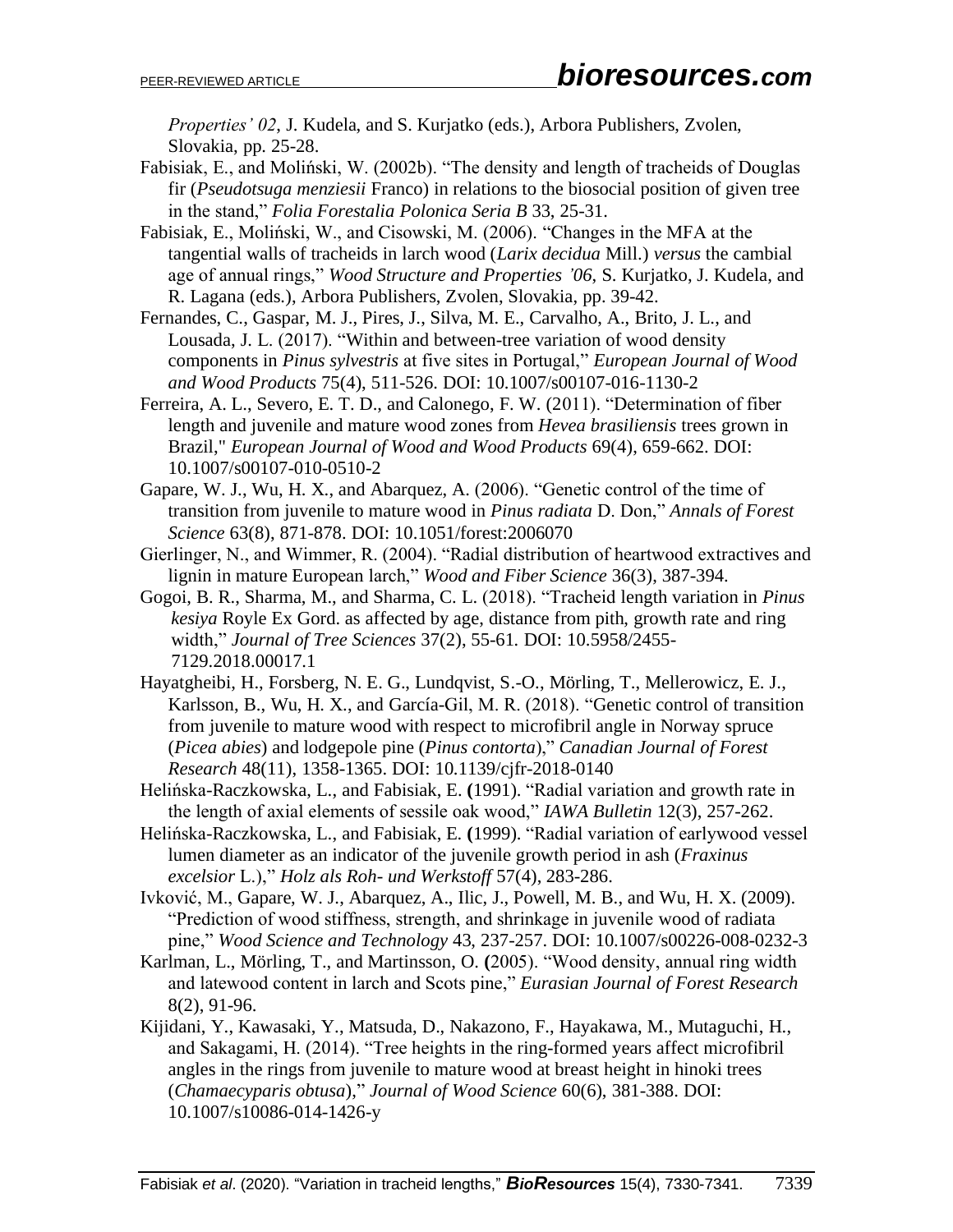- Koizumi, A., Takata, K., Yamashita, K., and Nakada, R. (2003). "Anatomical characteristics and mechanical properties of *Larix sibirica* grown in south-central Siberia," *IAWA Journal* 24(4), 355-370. DOI: 10.1163/22941932-90000341
- Koubaa, A., Isabel, N., Zhang, S. Y., Beaulieu, J., and Bousquet, J. (2005). "Transition from juvenile to mature wood in black spruce (*Picea mariana* (Mill.) B.S.P.)," *Wood and Fiber Science* 37(3), 445-455.
- Kuprevicius, A., Auty, D., Achim, A., and Caspersen, J. P. (2013). "Quantifying the influence of live crown ratio on the mechanical properties of clear wood," *Forestry* 86, 361-369. DOI 10.1093/forestry/cpt006
- Larson, P. R. (1962). "A biological approach to wood quality," *TAPPI* 45, 443-448.
- Larson, P. R. (1994). *The Vascular Cambium. Development and Structure*, Springer-Verlag, Berlin.
- Mansfield, S. D., Parish, R., Goudie, J. W., Kang, K.-Y., and Ott, P. (2007). "The effects of crown ratio on the transition from juvenile to mature wood production in lodgepole pine in western Canada," *Can. J. For. Res*. 37, 1450-1459. DOI:10.1139/X06-299
- Mott, L., Groom, L., and Shaler, S. (2002). "Mechanical properties of individual southern pine fibers. Part 2. Comparison of earlywood and latewood fibers with respect to tree height and juvenility," *Wood and Fiber Science* 34(2), 221-237.
- Mvolo, C. S., Koubaa, A., Beaulieu, J., Cloutier, A., and Mazerolle, M. J. (2015a). "Variation in wood quality in white spruce (*Picea glauca* (Moench) Voss). Part I. Defining the juvenile–mature wood transition based on tracheid length," *Forests* 6, 183-202. DOI 10.3390/f6010183
- Mvolo, C. S., Koubaa, A., Defo, M., Beaulieu, J., Yemele, M. C., and Cloutier, A. (2015b). "Prediction of tracheid length and diameter in white spruce (*Picea glauca*)," *IAWA Journal* 36(2), 186-207. DOI 10.1163/22941932-00000095
- Palermo, G. P. M., Latorraca, J. V. F., Carvalho, A. M., Calonego, F. W., and Severo, E. T. D. (2015). "Anatomical properties of *Eucalyptus grandis* wood and transition age between the juvenile and mature woods," *European Journal of Wood and Woods Products* 73(6), 775-780. DOI: 10.1007/s00107-015-0947-4
- Panshin, A. J., and De Zeeuw, C. (1980). *Textbook of Wood Technology*, McGraw-Hill, New York, NY, USA.
- Passialis, C., and Kiriazakos, A. (2004). "Juvenile and mature wood properties of naturally-grown fir trees," *Holz als Roh-und Werkstoff* 62(6), 476-478. DOI: 10.1007/s00107-004-0525-7
- Pearson, R. G., and Ross, B. E. (1984). "Growth rate and bending properties of selected loblolly pines," *Wood and Fiber Science* 16(1), 37-47.
- Rowell, R. M., Petersen, R., Han, J. S., Rowell, J. S., and Tshabalala, M. A. (2005). "Cell wall chemistry," in: *Handbook of Wood Chemistry and Wood Composites*, R. M. Rowell (ed.), CRC Press, Boca Raton, FL, USA, pp. 35-74
- Semen, E., Kuo, M., Su, Y. C., Hall, R. B., and Stokke, D. D. (2001). "Physical properties of kraft pulp from four-year-old aspen hybrids and crosses," *Wood and Fiber Science* 33(1), 140-147.
- Severo, E. T. D., Calonego, F. W., and Sansígolo, C. A. (2012) "Physical and chemical changes in juvenile and mature woods of *Pinus elliottii* var. *elliottii* by thermal modification," *European Journal of Wood and Wood Products* 70(5), 741-747. DOI: 10.1007/s00107-012-0611-1